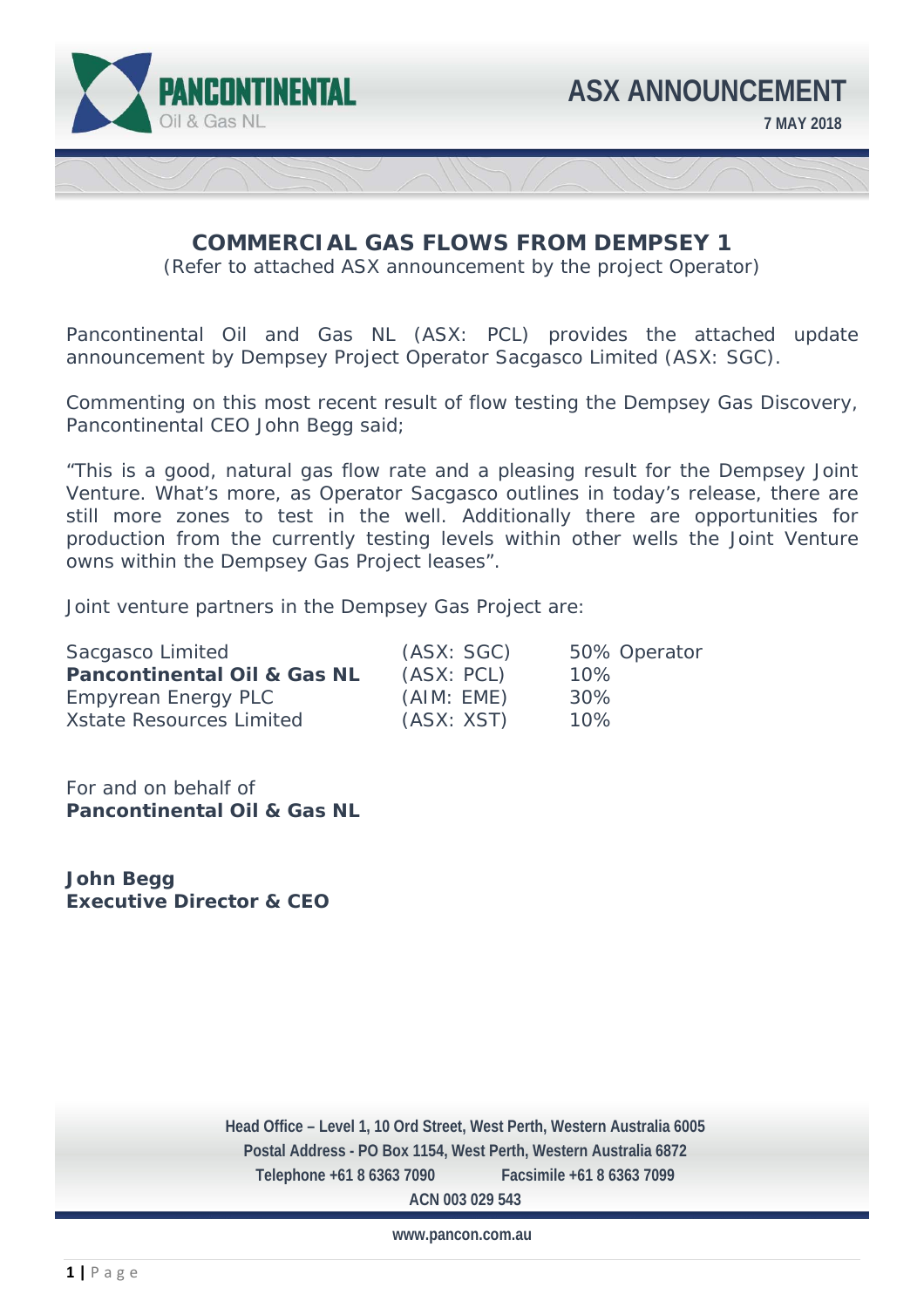

**ASX Announcement 7 May 2018**

## **Commercial Gas Flows From Dempsey 1**

- **Commercial test rate of 1 million cubic feet gas per day from a field level Kione Sandstone interval;**
- **Zone 4 testing preparations have commenced;**
- **Kione gas flow expected to double SGC's operated gross Sacramento Basin production;**
- **Production enhancement activities on other wells, including Dempsey area wells continues in order to further grow sales.**

**Sacgasco Limited (ASX: SGC)** advises that flow-testing of the Dempsey 1-15 well from the field level Kione Zone has produced a commercial gas flow rate of 1 million cubic feet of gas (1,000 Mcf/day). The flow rate is very encouraging as it is water free natural gas, flowing through a 12/64" choke with flowing tubing pressure of 1140 PSI, and surface shut-in pressure exceeding 1300 PSI.

Operational considerations meant that perforating the Kione Zone ahead of Zone 4 would deliver significant benefits for the perforating of Zone 4 sands. Zone 4 testing preparations are underway. After testing Zone 4, Sacgasco plan to combine production from all flowing tested zones in the Dempsey 1-15 well; and anticipates very early cash flow as the gas sales infrastructure is already connected to the Dempsey well.

Sacgasco previously announced 4 gas saturated sand intervals at the field production level at Dempsey. The tested zone in the Kione referred to above is just one of those reported zones. Other intervals will be perforated at a future time to be determined by operational considerations. Options for testing of various other intervals in the Dempsey Well bore are being maintained.

## **Working Interests (WI) in the Dempsey Gas Project:**

| Sacgasco Limited (ASX: SGC) (Operator)   | .50%            |
|------------------------------------------|-----------------|
| Empyrean Energy PLC (LON: EME)           | 30 <sup>%</sup> |
| Pancontinental Oil and Gas NL (ASX: PCL) | 10%             |
| Xstate Resources Limited (ASX: XST)      | 10%             |

**Sacgasco's Managing Director Gary Jeffery commented:** "The commercial flow rate from the Kione sand is as expected and most pleasing. It doubles Sacgasco's operated gross natural gas production deliverability in the Sacramento Basin without factoring in production from Zones 2 and 3, and potentially Zone 4.